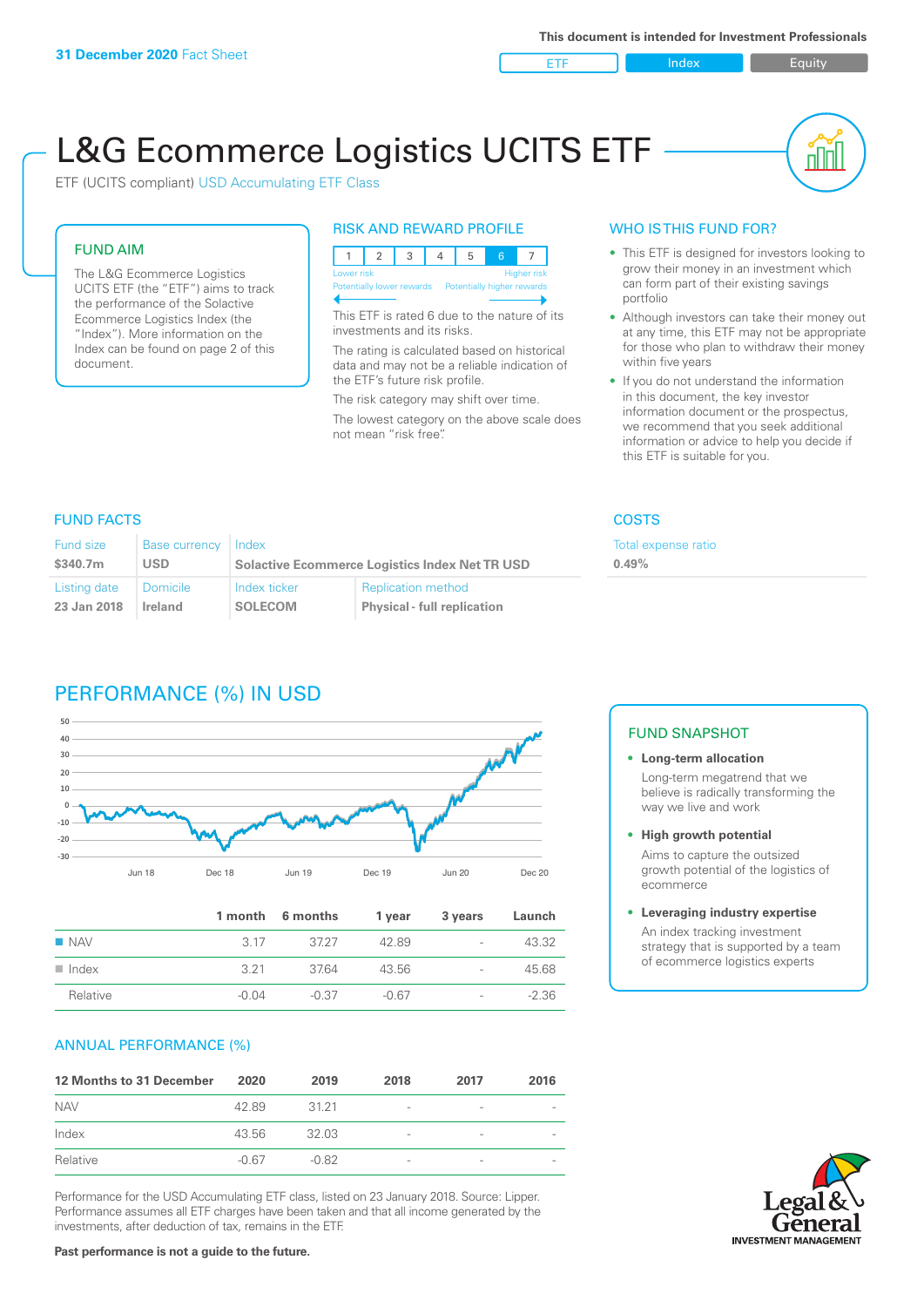### L&G Ecommerce Logistics UCITS ETF

ETF (UCITS compliant) USD Accumulating ETF Class

### INDEX BREAKDOWN

The breakdowns below relate to the Index. The ETF's portfolio may deviate from the below. All data source LGIM unless otherwise stated. Totals may not sum to 100% due to rounding.



#### SECTOR (%)

| $\blacksquare$ Industrials | 61.1 |
|----------------------------|------|
| ■ Consumer Discretionary   | 16.3 |
| Information Technology     | 10.1 |
| $\blacksquare$ Ecommerce   | 2.8  |
| $\blacksquare$ Financials  | 2.7  |
| Logistics Automation       | 2.6  |
| ■ Consumer Staples         | 2.5  |
| Cloud Providers            | 1.9  |
|                            |      |



## CURRENCY (%)

| <b>USD</b>         | 38.6 |
|--------------------|------|
| $\blacksquare$ JPY | 18.3 |
| <b>EUR</b>         | 14.9 |
| $\blacksquare$ DKK | 7.5  |
| $H$ HKD            | 6.6  |
| CHF                | 2.8  |
| $\blacksquare$ TWD | 2.7  |
| $\Box$ CAD         | 2.5  |
| $K$ KRW            | 24   |
| $\Box$ Other       | 3.7  |
|                    |      |

■ Top 10 constituents 32.7% Rest of Index 67.3% No. of constituents in Index 39

### TOP 10 CONSTITUENTS (%)

| Vipshop                | 44  |
|------------------------|-----|
| Sinotrans              | 37  |
| Maersk                 | 3.4 |
| Ryder                  | 3.4 |
| <b>XPO Logistics</b>   | 3.3 |
| Nippon Yusen           | 32  |
| Kerry Logistics        | 2.9 |
| Zalando                | 28  |
| Nippon Express         | 28  |
| Kintetsu World Express | 28  |
|                        |     |

### INDEX DESCRIPTION

The Index aims to track the performance of a basket of stocks of logistics service providers and technology companies who are engaged in ecommerce.

The Index is comprised of companies which are publically traded on various stock exchanges around the world that provide (i) "logistics" services (i.e. the warehousing of goods or the fulfilment and delivery of goods) or (ii) software solutions to companies that provide logistic services in connection with "ecommerce" (i.e. the buying and selling of goods on the internet). A company is only eligible for inclusion in the Index if (1) it is of a sufficient size (determined by reference to the total market value of the proportion of its shares that are publically traded) and (2) it is sufficiently "liquid" (a measure of how actively its shares are traded on a daily basis).

The universe of companies out of which the Index selection is made is refreshed annually in April. However, the Index is reconstituted semi-annually in April and October in accordance with the full selection criteria and all companies are equally weighted within the Index. On a monthly basis, the weight of each company is assessed and, if any of them exceeds 15% of the Index, the weights of all companies are adjusted so that they are again equally weighted within the Index.

### INVESTMENT MANAGER

GO ETF Solutions LLP is the investment manager for each of the exchange traded funds (ETFs) issued by Legal & General UCITS ETF Plc and is responsible for the day-to-day investment management decisions for this ETF. The team is highly experienced with respect to all aspects relating to the management of an ETF portfolio, including collateral management, OTC swap trading, adherence to UCITS regulations and counterparty exposure and monitoring.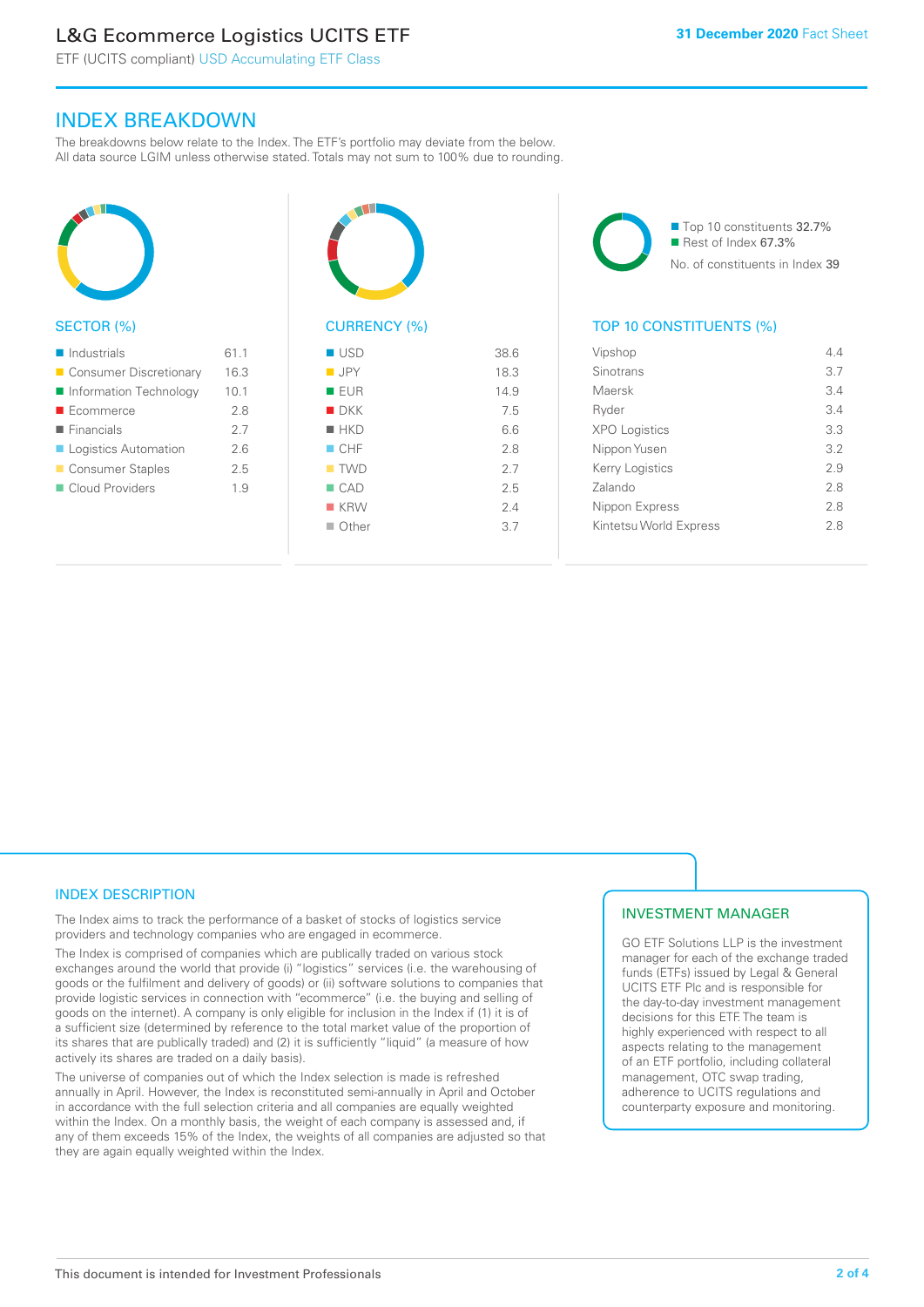### L&G Ecommerce Logistics UCITS ETF

ETF (UCITS compliant) USD Accumulating ETF Class

### KEY RISKS

- The value of an investment and any income taken from it is not guaranteed and can go down as well as up; you may not get back the amount you originally invested.
- An investment in the ETF involves a significant degree of risk. Any decision to invest should be based on the information contained in the relevant prospectus. Prospective investors should obtain their own independent accounting, tax and legal advice and should consult their own professional advisers to ascertain the suitability of the ETF as an investment.
- The value of the shares in the ETF is directly affected by increases and decreases in the value of the Index. Accordingly the value of a share in the ETF may go up or down and a shareholder may lose some or the entire amount invested.
- The ETF's ability to closely track the Index will be affected by its ability to purchase and/or sell the Index constituents and any legal or regulatory restrictions or disruptions affecting them.
- The ETF's ability to closely track the Index will also be affected by transaction costs and taxes incurred when adjusting its investment portfolio generally and/ or to mirror any periodic adjustments to the constituents of the Index. There can be no certainty that ETF shares can always be bought or sold on a stock exchange or that the market price at which the ETF shares may be traded on a stock exchange will reflect the performance of the Index.
- The ETF is subject to the risk that third party service providers (such as a bank entering into swaps with the ETF or the ETF's depositary) may go bankrupt or fail to pay money due to the ETF or return property belonging to the ETF.
- As the Index includes micro, small and medium-sized publicly traded companies, the ETF is subject to the risk that such companies may be more vulnerable to adverse business or economic events and greater and more unpredictable price changes than larger companies or the stock market as a whole.
- Companies that provide logistics services or software solutions to logistic service providers in connection with ecommerce are particularly vulnerable to changes in business cycles and general reductions in consumer spending resulting from recession or other economic factors. Such factors could lead to a decline in the value of the companies represented in the Index and therefore the ETF.

For more in[form](https://www.lgimetf.com/)ation, please refer to the key investor information document on our website Ø

### TRADING INFORMATION

| <b>Exchange</b>           | <b>Currency ISIN</b> |              | <b>SEDOL</b>   | <b>Ticker</b> | <b>Bloomberg</b> |
|---------------------------|----------------------|--------------|----------------|---------------|------------------|
| London Stock Exchange USD |                      | IE00BF0M6N54 | BF0M6N5        | <b>FCOM</b>   | ECOM I N         |
| London Stock Exchange GBP |                      | IE00BF0M6N54 | <b>BF0M776</b> | <b>FCOG</b>   | FCOG I N         |
| Deutsche Börse            | EUR                  | IE00BF0M6N54 | <b>BF0M798</b> | FTI H         | ETLH GY          |
| Borsa Italiana            | EUR                  | IE00BF0M6N54 | <b>BF0M787</b> | <b>FCOM</b>   | <b>FCOM IM</b>   |
| NYSE Euronext             | EUR                  | IF00BF0M6N54 | BE0M7B0        | <b>ECOM</b>   | FCOM NA          |
| <b>SIX Swiss Exchange</b> | CHE                  | IF00BF0M6N54 | <b>BMG6919</b> | <b>FCOM</b>   | <b>FCOM SW</b>   |

The currency shown is the trading currency of the listing.

#### **Index Disclaimer**



#### SPOTLIGHT ON LEGAL & GENERAL INVESTMENT MANAGEMENT

We are one of Europe's largest asset managers and a major global investor, with assets under management of €1,369.6 billion (as at 30 June 2020). We work with a wide range of global clients, including pension schemes, sovereign wealth funds, fund distributors and retail investors.

Source: LGIM internal data as at 30 June 2020. The AUM disclosed aggregates the assets managed by LGIM in the UK, LGIMA in the US and LGIM Asia in Hong Kong. The AUM includes the value of securities and derivatives positions.

### COUNTRY REGISTRATION



### TO FIND OUT MORE



The L&G Ecommerce Logistics UCITS ETF (the "ETF") is not sponsored, promoted, sold or supported by Solactive AG. Nor does Solactive AG offer any express or implicit guarantee or assurance either with regard to the results of using the Index and/or Index trade mark or the Index price, at any time or in any other respect.

The Solactive eCommerce Logistics Index Net Total Return (the "Index") is calculated and published by Solactive AG. Solactive AG uses its best efforts to ensure that the Index is calculated correctly. Irrespective of its obligations towards Legal & General UCITS ETF Plc, Solactive AG has no obligation to point out errors in the Index to third parties including, but not limited to, investors and/or financial intermediaries of the ETF. Solactive AG does not guarantee the accuracy and/or the completeness of the Index or any related data, and shall not have any liability for any errors, omissions or interruptions therein.

Neither publication of the Index by Solactive AG, nor the licensing of the Index or Index trade mark, for the purpose of use in connection with the ETF, constitutes a recommendation by Solactive AG to invest capital in said ETF nor does it, in any way, represent an assurance or opinion of Solactive AG with regard to any investment in this ETF. In no event shall Solactive AG have any liability for any lost profits or indirect, punitive, special or consequential damages or losses, even if notified of the possibility thereof.